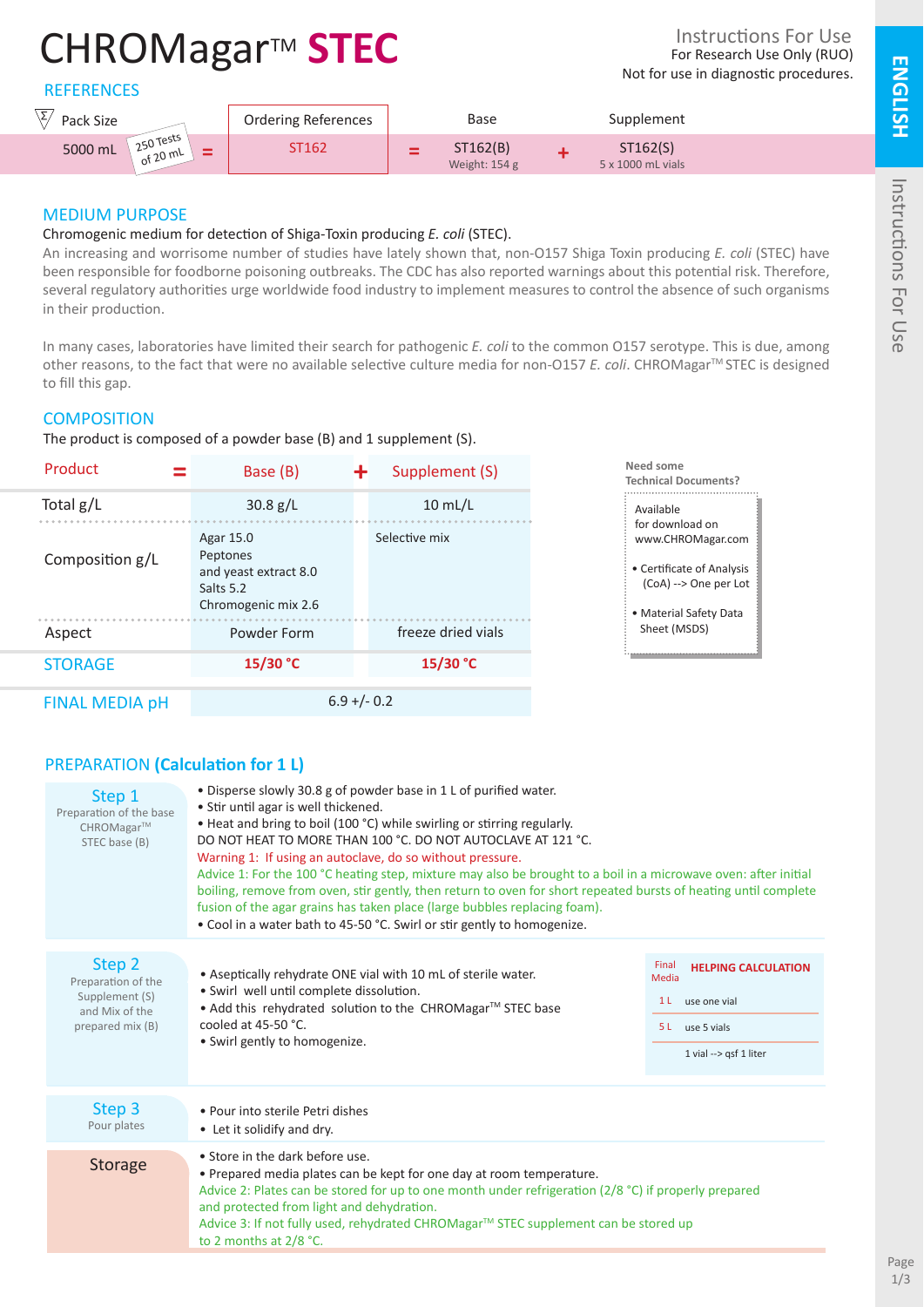# CHROMagar<sup>™</sup> STEC

#### SPECIMEN COLLECTION AND HANDLING

CHROMagar<sup>™</sup> STEC can be used with the following specimens: • In clinical field : stools

• In food industry and veterinary field : livestock, fruits, vegetables, meat, processed and raw food.

Sampling and transport equipment must be used in accordance with the recommendations of their suppliers for the conservation of STEC *E. coli.*

## MATERIAL REQUIRED BUT NOT PROVIDED

Standard microbiological laboratory material for culture media preparation, control, streaking, incubation and waste disposal.

#### INOCULATION

Related samples can be processed by direct streaking on the plate.

• If the agar plate has been refrigerated, allow to warm to room temperature before inoculation.

- Streak sample onto plate.
- Incubate in aerobic conditions at 35-37 °C for 18-24 hours.
- Possible use of enrichment broth (ex. TSB)

#### INTERPRETATION

| <b>Microorganism</b>                        | <b>Typical colony appearance</b>            |  |
|---------------------------------------------|---------------------------------------------|--|
| STEC E. coli                                | mauve                                       |  |
| Other Enterobacteriacae                     | $\rightarrow$ colourless, blue or inhibited |  |
| Gram (+) bacteria                           | $\rightarrow$ inhibited                     |  |
| Note: fluorescence under UV lamp (365nm.) : |                                             |  |
| STEC E. coli 0157                           | $\rightarrow$ non fluorescent               |  |
| STEC E. coli non O157                       | $\rightarrow$ +/- fluorescent               |  |

#### **Typical** colony appearance



The pictures shown are not contractual

#### **PERFORMANCE**

In the following study, 142 *E. coli* isolated from stools and anal samples were tested and read after overnight incubation at 37 °C in aerobic conditions.

|             | CHROMagar™ STEC |
|-------------|-----------------|
| Sensitivity | $81\%$ *        |
| Specificity | $81\%$ *        |

\* Data obtained from the study «Performance Comparison of CHROMagarTM STEC and the Shiga Toxin Quik Chek<sup>™</sup> assay using a panel of Shiga Toxin *Escherichia coli* isolates» M. Lubeskie et Al. ECCMID 2016

#### LIMITATIONS AND COMPLEMENTARY TESTS

- Some STEC *E. coli* could have a poor or no growth on the media.
- Some strains of non-STEC *E. coli* could appear as mauve colonies w/o fluorescence.
- Rare O157 are fluorescent positive.
- Final confirmation as STEC *E. coli* must be done by appropriate methods.
- Serotypes with agglutination tests can be performed directly from the colony.

## QUALITY CONTROL

Please perform Quality Control according to the use of the medium and the local QC regulations and norms.

Good preparation of the medium can be tested, isolating the following ATCC strains:

| Microorganism                         | <b>Typical colony appearance</b> |
|---------------------------------------|----------------------------------|
| E. coli 0157 ATCC <sup>®</sup> 35150  | $\rightarrow$ mauve              |
| E. coli 0157 ATCC <sup>®</sup> 700728 | $\rightarrow$ mauve              |
| $E.$ coli ATCC <sup>®</sup> 25922     | $\rightarrow$ inhibited          |
| E. faecalis ATCC <sup>®</sup> 29212   | $\rightarrow$ inhibited          |

#### WARNINGS AND PRECAUTIONS

• For Research Use Only (RUO). Not for use in diagnostic procedures.

• This laboratory product should be used only by trained personnel (healthcare professional, etc). Wear appropriate protective clothing, gloves and eye/face protection and handle appropriately with procedures and good laboratory practices.

• Use of the medium may be difficult for people who have problems recognising colours.

• Culture media should not be used as manufacturing material or components.

- Do not ingest or inhale the product.
- Do not use the product after the expiry date.

• Do not use the product if it shows any evidence of contamination or any sign of deterioration (compacted powder, color change, ...).

• Do not use the product if the packaging is damaged.

• Any change or modification in the production procedure may affect the results.

• Any change or modification of the required storage temperature may affect the performance of the product.

• Unappropriate storage may affect the shelf life of the product.

• Recap the bottles/vials tightly after each preparation and keep them in a low humidity environment, protected from moisture and light.

• Do not use the culture medium poured into a petri dish after a first use.

• After opening the bottles and with an appropriate conversation, open bottles can be used under the same conditions until each product's expiry date.

• Reading and interpretation should be performed using isolated colonies.

• Some precipitates may be observed in the agar but these do not affect the performance of the product.

• Interpretation of the test results should be made taking into consideration colonial and microscopic morphology and if necessary, the results of any other tests performed.

• Laboratory, chemical or biohazardous wastes must be handled and discarded in accordance with all local and national regulations.

**ENGLISH**